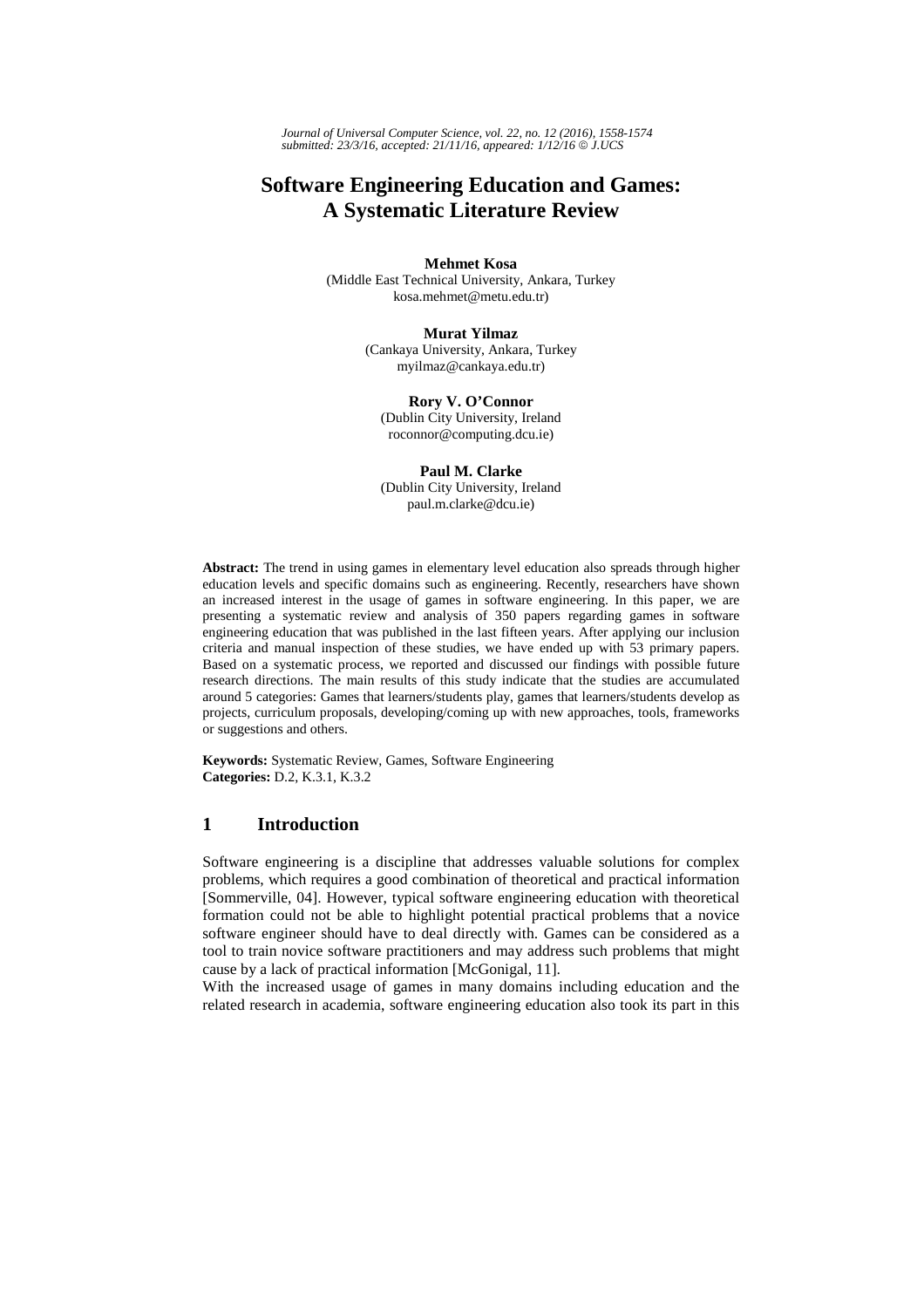trend. The motivational and other charming aspects of games gain importance in software engineering education [Kurkovsky, 09] [Aydan, 16]. Also, it is stated that software engineers need to work in a highly social and collaborative environment [Kosa, 15] and games are good at providing the collaboration needed while being played and also while being designed [Zagal, 06] [Brandt, 04]. Interestingly, agile development, for instance, was likened to a cooperative game itself [Cockburn, 07]. Therefore games appear to be an appropriate tool to be used in software engineering education.

Games can be used in creative ways to enhance learning [Gee, 05] and provide motivation to the learners/students in-class [Nemerow, 96]. Because of the affordance of creativity that games supply to the developers, it is intriguing to research how they are being utilized in different settings by different software engineering educators. There are many sub-topics in software engineering curriculum that games can be used such as requirements engineering, process modeling, software management, software testing, risk management and so on. Simulating a real-world situation may provide students with the experience they are lacking which also helps unifying the practical understanding with the theoretical knowledge. Also, different approaches (digital/non-digital) may facilitate different learning environments that are worth studying. Therefore, the goal of this study is to conduct a systematic review, and synthesize the available evidence regarding the usage of games in software engineering education.

The remainder of the article is structured as follows: Section 2 gives the methodology of the review with the research questions, inclusion criteria, data sources and search strategy. Then the results are described with primary findings in Section 3. In Section 4, the results are discussed and lastly at Section 5, the study is concluded and future directions for research are briefly provided.

## **2 Review Method**

As briefly mentioned above, the purpose of this study is to review and characterize the state of the art of the utilization of games in software engineering education. To carry out this review, we followed the recommendations in [Kitchenham, 04] [Keele, 07] and [Petersen, 08]. In this section, the planning of the review is explained and the details of the review method are explained below. The details include the research questions, inclusion criteria, data sources and search strategy.

To get an explicit view of the current trend in game-based software engineering education, this literature review is conducted with the following specific objectives in mind.

The objectives of our work are multifold. First, we would like to understand the nature and types of games that are used in software engineering education. Second, we would like to investigate and find out what benefits are obtained from such games if any. Third, we would like to observe the studies to find if any methodologies to develop games for software engineering education exist and if they are empirically validated. Finally, we would like to see if there is a growing interest in the field or not. Overall, we would like to highlight the nature of research results in the literature.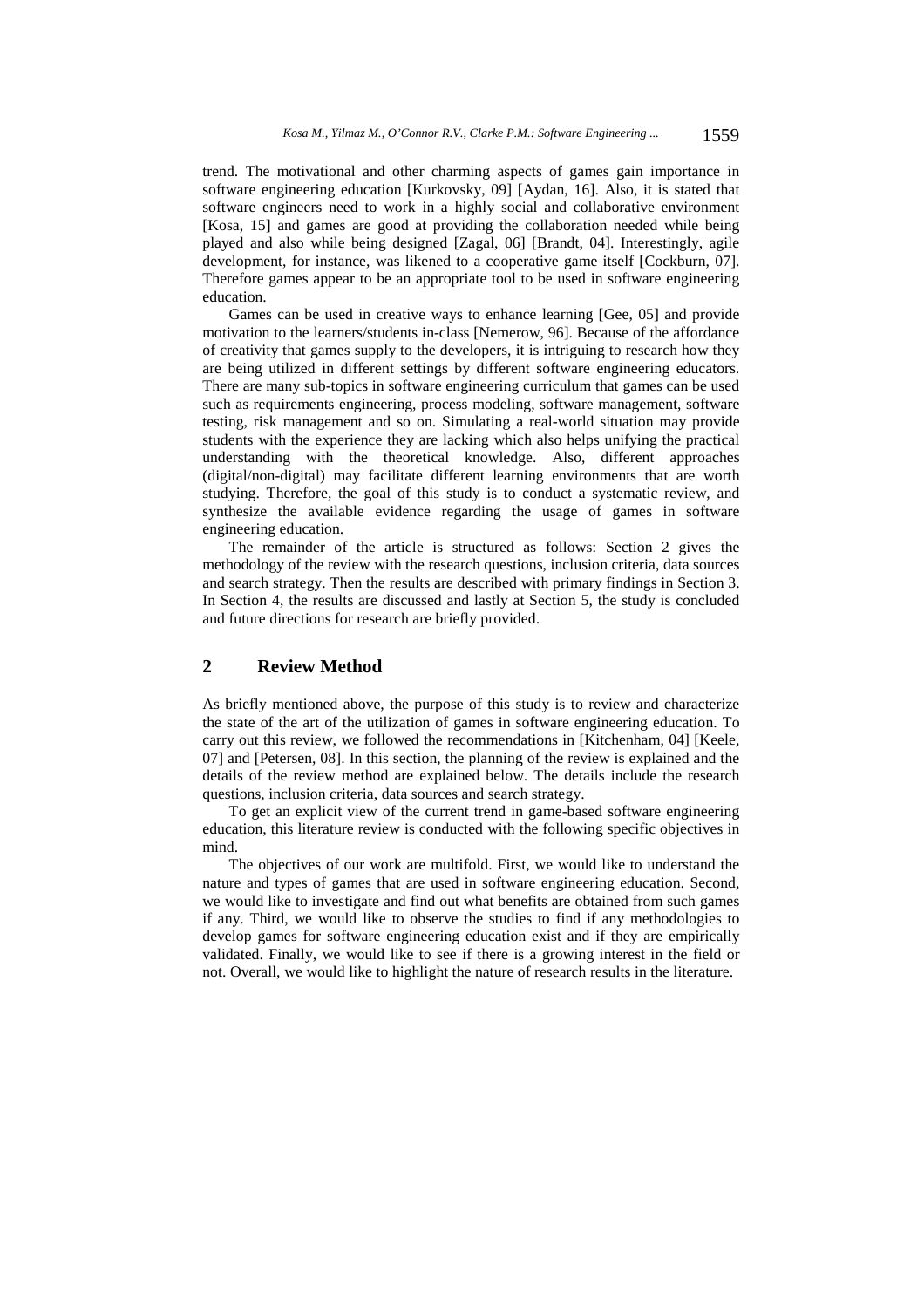1560 *Kosa M., Yilmaz M., O'Connor R.V., Clarke P.M.: Software Engineering ...*

#### **2.1 Research Questions**

We translate our research objectives into specific research questions as follows:

 (RQ1) With what kinds of purposes are games used in software engineering education? Are they mostly utilized in the sense that students play games or students develop games in the learning process?

(RQ2) What kinds of games are used in software engineering education? Are they digital or non-digital?

(RQ3) How positive is the outcome of the usage of games?

(RQ4) Do the studies being carried out provide empirical results?

(RQ5) Are there any design guidelines specific to the software engineering domain?

(RQ6) What is the distribution of studies being conducted according to the years? Is there an increasing/decreasing trend?

#### **2.2 Inclusion Criteria**

Studies that are either empirical or not, either composed of digital games or not, written either by academics or otherwise are included starting from 2000. The review did not differentiate between qualitative or quantitative studies and included workshop papers as well. Papers that are hit by the keyword search that are about coding and programming are included if it claims that the study is in for software engineering education. Only the studies that are written in English are considered. Other literature reviews on the subject are excluded since it is thought that they would not be directly contributing to the answers for the research questions described above. We have subjectively included studies which are at the intersection of games, software engineering and education in a very broad sense. Our evaluation was nonstringent, however studies that are about games and software engineering but not education were omitted, for instance.

| Inclusion Criteria        | Papers come up from the search string<br>٠<br>Journal, conference or workshop papers<br>$\bullet$<br>Papers written in English<br>$\bullet$<br>Published in or after 2000<br>$\bullet$ |  |  |
|---------------------------|----------------------------------------------------------------------------------------------------------------------------------------------------------------------------------------|--|--|
|                           | Studies that add value to software<br>$\bullet$<br>engineering education                                                                                                               |  |  |
| <b>Exclusion Criteria</b> | Papers that do not focus on software<br>$\bullet$<br>engineering education<br>Other literature reviews<br>$\bullet$<br>PowerPoint presentations<br>$\bullet$                           |  |  |
|                           | Blogs or websites                                                                                                                                                                      |  |  |

*Table 1: Summary of the inclusion/exclusion criteria* 

## **2.3 Data Sources**

#### **2.3.1 Digital Databases**

The search has been performed on electronic databases which are: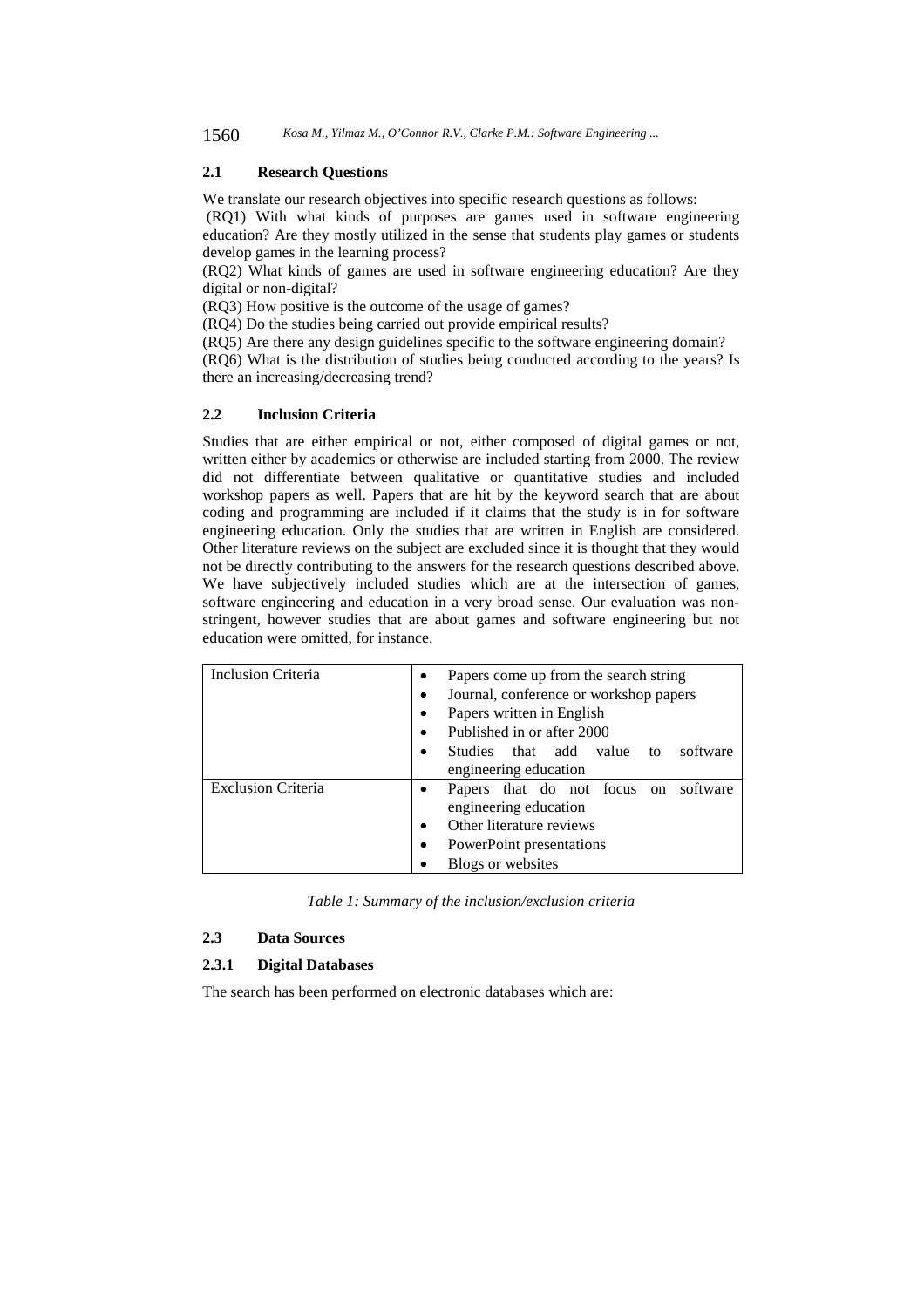- ACM Digital Library
- IEEE Xplore Digital Library
- ScienceDirect
- SpringerLink
- Wiley Online Library

We tried to keep the keyword scope narrow since if one fails to determine the scope appropriately, game-based learning may bring loads of studies not necessarily reside in the software engineering scope. A couple of initial informal searches have been conducted to determine the best keyword combination. "Video game" keyword is avoided for the non-digital games to be also included in the study. Other than that, "computer science" or "information systems" keywords were not chosen not to stray too far off and to be able to remain in the exact domain of software engineering. The keywords for the search have been selected as: "software engineering education" and "games". They are searched in titles, abstracts and keywords.

#### **2.3.2 Games and Software Engineering (GAS) Workshop**

Other than searching for studies in the digital databases, papers published in "Games and Software Engineering Workshop" have been skimmed since it is obviously relevant to the topic at hand. The papers found from the workshop were generally from the "Games and software engineering education" track. For 4 years (2011, 2012, 2013 and 2015 since the workshop was not held in 2014), there were a total of 43 papers where 3 of them were selected to be included in this review study. Other than these papers, relevantly found 5 papers were identified to be duplicates of the digital database search, which are then ignored. The breakdown of numbers of studies according to the years is below:

- Games and Software Engineering (GAS), 2011 1st International Workshop 14
- Games and Software Engineering (GAS), 2012 2nd International Workshop – 9
- Games and Software Engineering (GAS), 2013 3rd International Workshop – 9
- Games and Software Engineering (GAS), 2015 4rd International Workshop – 11

#### **2.4 Search Strategy**

The search was carried out for the studies since 2000. Selected studies are listed in Appendix A.

Firstly, the systematic review process was started with the search for the studies by using the previously defined keywords ("software engineering education" and "games"). By manual abstract inspection, the irrelevant studies were then excluded. After that, the duplicates were removed from the study. Then the studies were further eliminated by inspecting the content of the paper. Lastly, the remaining studies were classified according to their purpose and scope. The search strategy is summarized in Figure 1.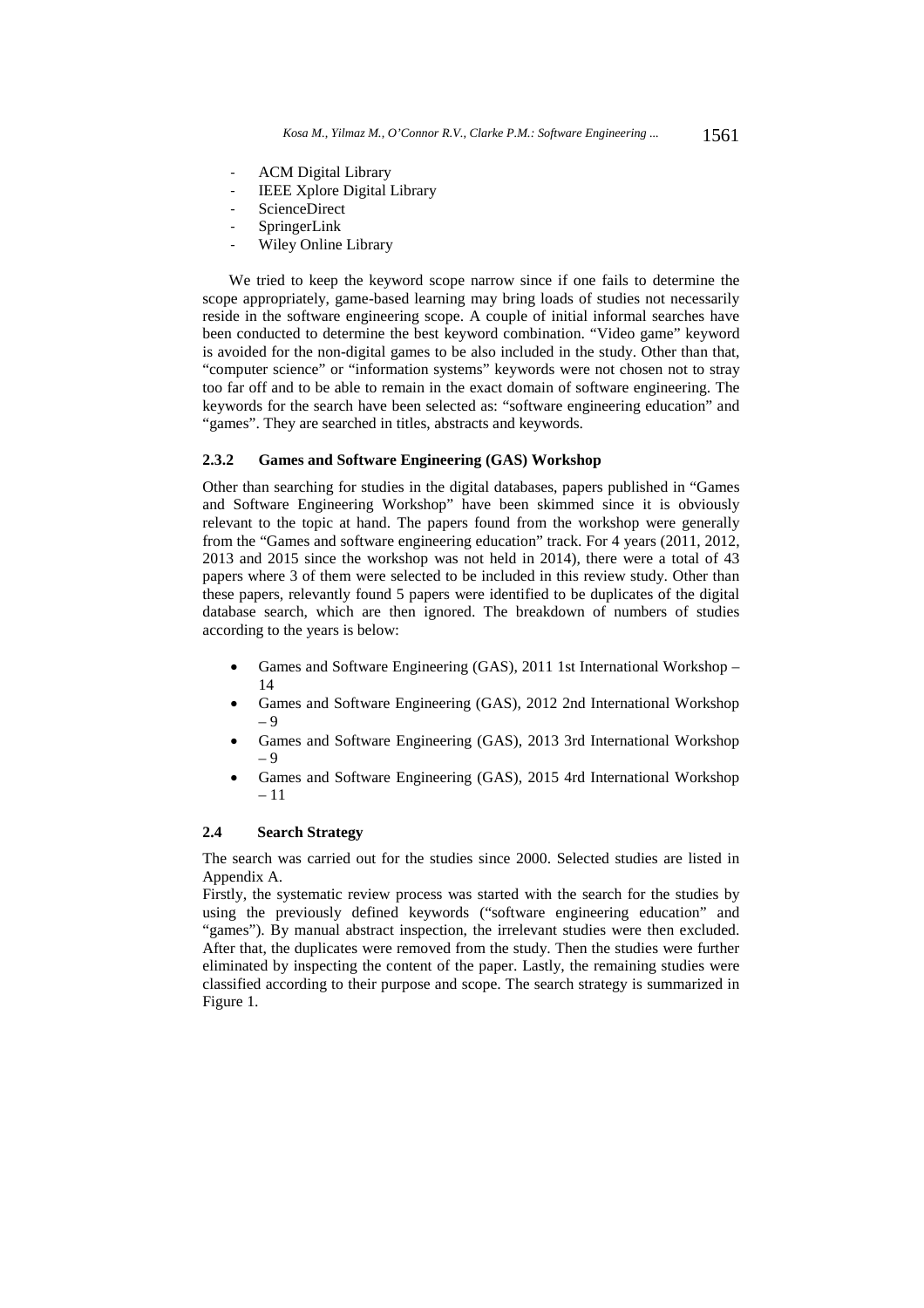

*Figure 1: The Search Procedure and Number of Papers Included in the Review* 

STEP 1: In this step, all the papers written in English that contain "software engineering education" and "games" in their titles and/or abstracts and/or keywords were included. Data sources were selected as several respected digital databases and "Games and Software Engineering Workshop" as mentioned above.

STEP 2: After gathering all the relevant papers according to the search keywords, abstracts of those papers were inspected manually and studies outside of the scope of this review were taken out.

STEP 3: Since we have accumulated the studies from multiple resources (digital databases and a specific workshop), there were duplicates and therefore they were omitted and the number of papers included were calculated again.

STEP 4: Manually inspecting the remaining studies showed that several of them were irrelevant and they were eliminated. Some of the reasons for elimination in this step are:

- The short versions of studies that were already in the review as another study (another form of duplication),
- Explanation of addition of a new feature to an already existing approach,
- Studies that are more inclined to focus on other domains rather than software engineering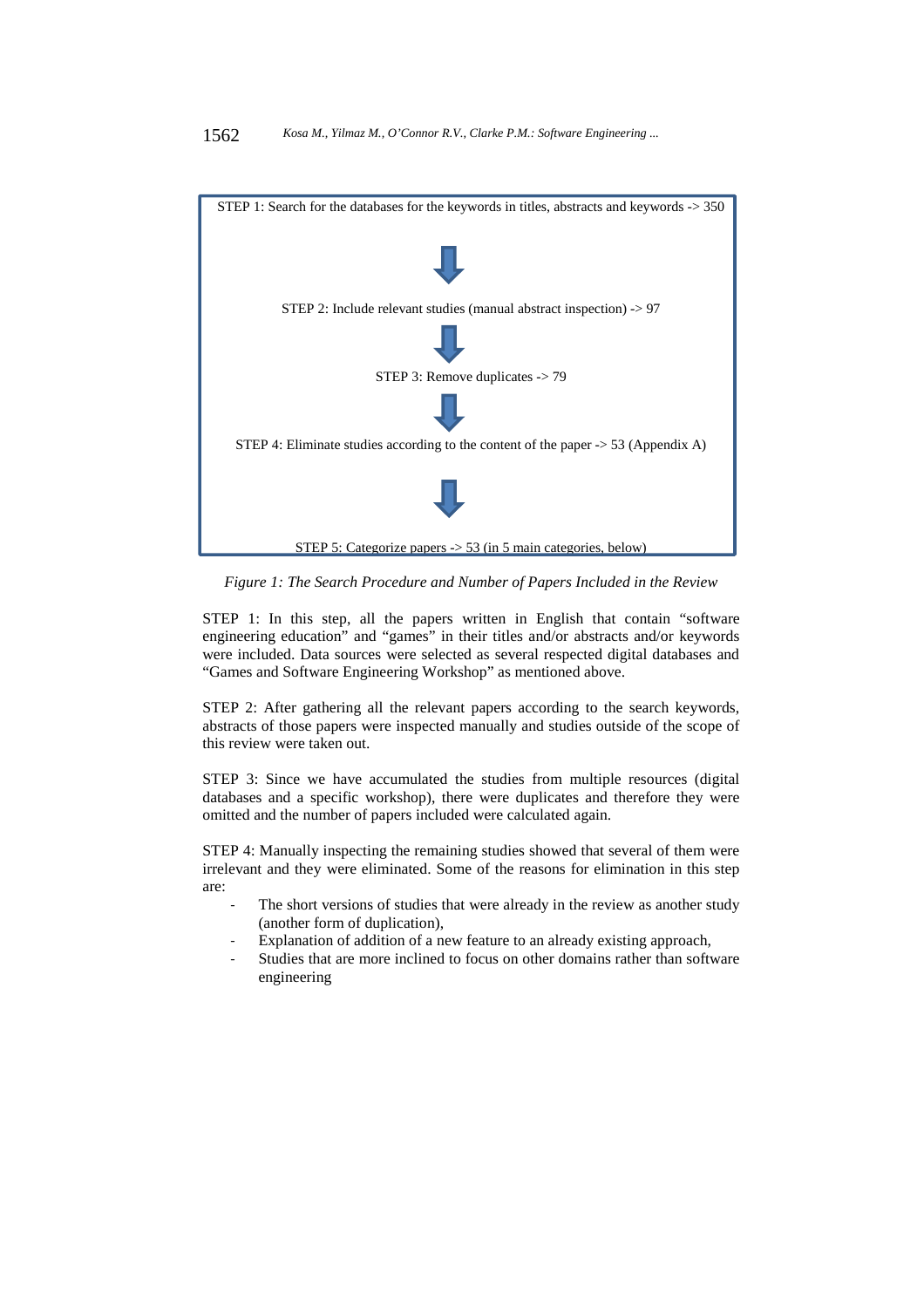Studies that develop a rather generic method and not necessarily software engineering

STEP 5: In this step, having all the pertinent studies ranging between years 2000 to 2015 at hand, according to how games are utilized, they were categorized in to groups as explained in the results section.

## **3 Results**

The overview of the results of the review is given in Appendix B.

Quantitative results achieved after each step can be seen in Table 2. Studies included from digital databases and from workshops are presented separately.

|                   | <b>ACM</b> | <b>IEEE</b> | ScienceDirect | Springer | Wiley | GASs | Total |
|-------------------|------------|-------------|---------------|----------|-------|------|-------|
| STEP <sub>1</sub> | 61         | 69          |               | 179      |       | 43   | 350   |
| STEP <sub>2</sub> | 30         | 37          |               |          |       |      | 97    |
| STEP <sub>3</sub> | 29         | 28          |               |          |       |      | 79    |
| STEP <sub>4</sub> | 20         | 18          |               |          |       |      | 53    |

| Table 2: Number of papers according to the search. GASs: Games and Software |                              |  |  |
|-----------------------------------------------------------------------------|------------------------------|--|--|
|                                                                             | <i>Engineering Workshops</i> |  |  |

After STEP 4, it has been seen that the remaining studies are accumulated around 5 main categories (Figure 2):

- 1. Games that learners/students play (23): A game is developed for students to play that helps the learning process of software engineering concepts. Studies in this category explain the game mechanics of their game and how it enhances learning.
- 2. Games that learners/students develop as projects (11): Games are developed by students where they experience the software development processes. Games are used as the motivating factor for students to develop projects and they are used to expose students to challenging problems that they cannot generally face with non-game projects. Authors of the papers that fall into this category generally present the experience they had while using this method or the challenges and benefits of the method.
- 3. Curriculum proposals (4): Seemingly similar nevertheless distinct from the second category, authors present curriculums that can be adopted by teachers of project-based courses where students need to develop a software system. Gamification of the curriculum approaches are also examined in this category.
- 4. Developing/Coming up with new approaches, tools, frameworks or suggestions (8): Rather than describing a game-based course as in category 2, the studies selected for this category posit new approaches, tools, frameworks or suggestions for the acceptance of usage of games in software engineering education.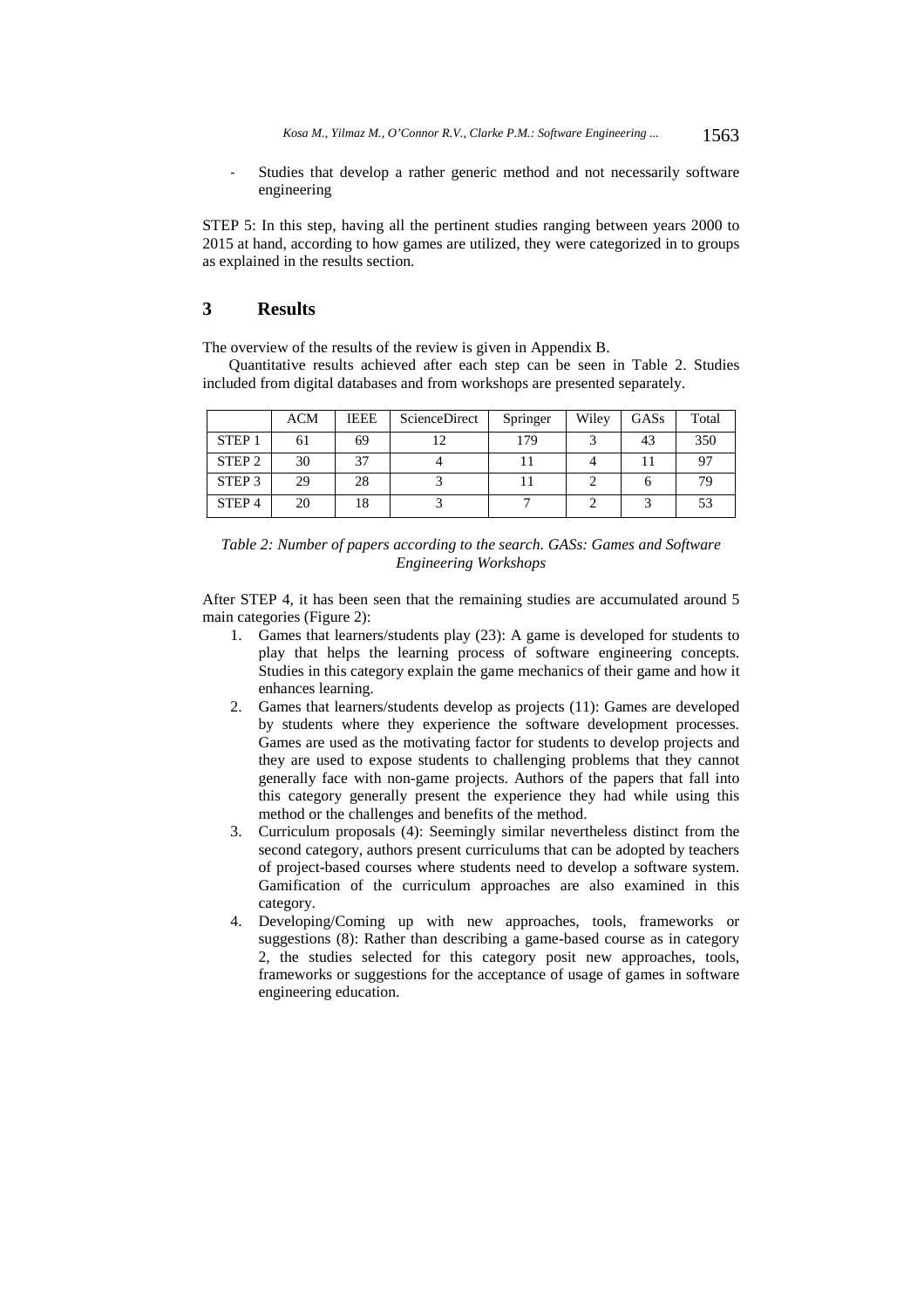5. Others (7): Last category was created for the studies that do not fit into any of the above categories and also do not accumulate enough to be in a separate, distinct category. The studies in this category are about acceptance of game-based learning in software engineering education [S2], importance of experience [S12], interest and success of women [S42], effectiveness of gamified approaches [S40], games as research tools [S7], using games in game design [S44] and game programming and evaluation of an already developed game [S29].

[S39] was identified to be fitting into both first and second categories since the idea of the paper is both to make students design games (by senior students) and to play those games (by junior students). Being said that, we have considered this study to be appropriate to fit in the second category for the sake of this review study.



*Figure 2: Category Distribution of the Papers Included in the Review* 

## **4 Discussion**

The most obvious finding to emerge from the analysis is that the studies that are being carried out in the intersection of software engineering education and games are accumulated around 5 main categories. Figure 2 articulates those categories and gives the number of papers included in each category. Returning to the research question (RQ1) posed at the beginning of the study, it is now possible to state that game notion is used both for playing and designing.

<sup>1564</sup> *Kosa M., Yilmaz M., O'Connor R.V., Clarke P.M.: Software Engineering ...*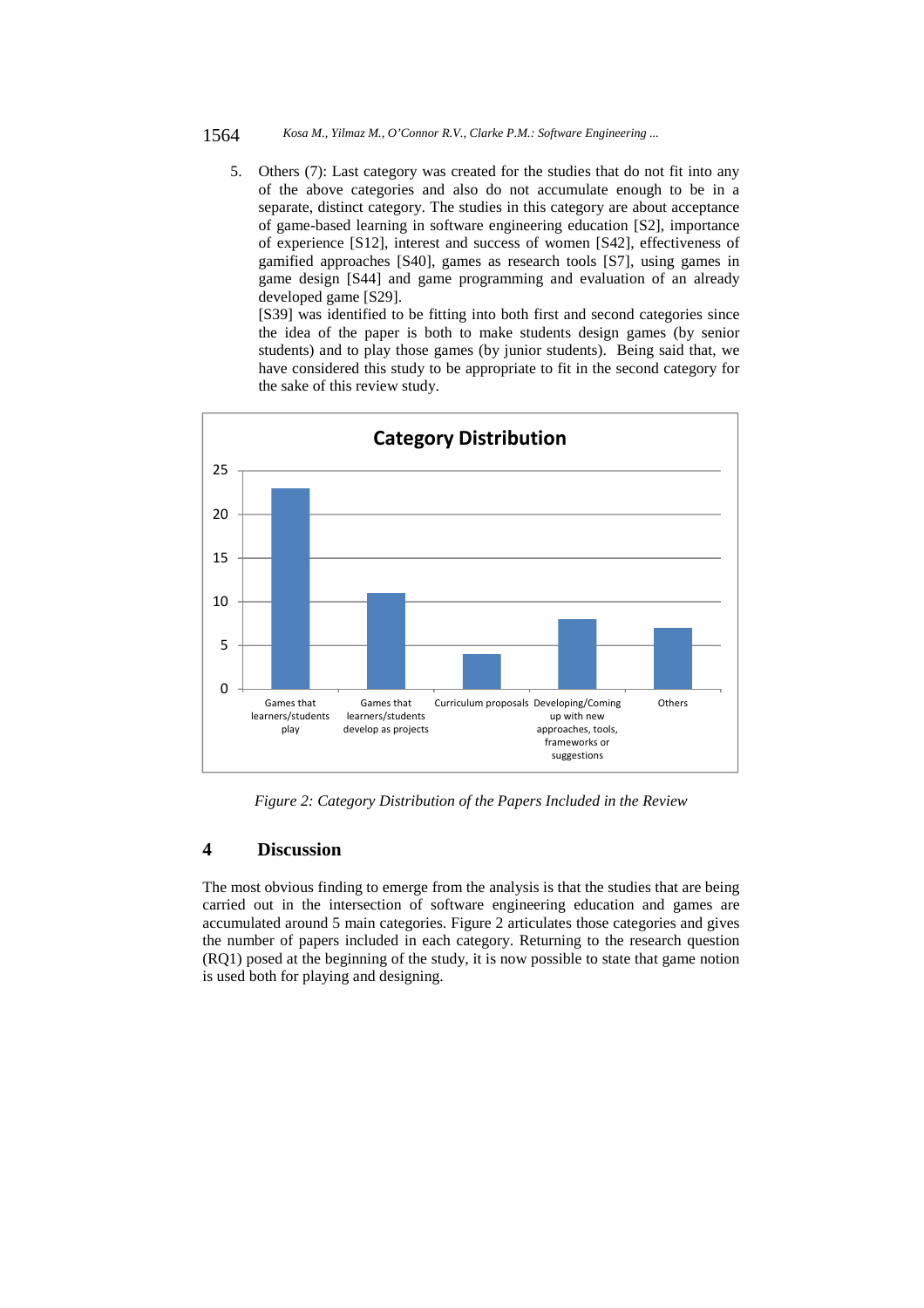With respect to the second research question (RQ2), as can be seen from Figure 3, there is significant amount of study on digital games which may not seem to be surprising in this day and age. Figure 3 outlines the numbers of selected papers which have a digital game approach, non-digital game approach or both. Although utilization from studies from the digital perspective is unquestionable, the capability of non-digital efforts should not be disregarded. Bringing its own unique attributes, non-digital games may provide additional benefit. For instance, educators may utilize them, harnessing its social characteristics (e.g. face-to-face interaction) especially in teaching complex subjects that involve social aspects and that are hard to teach without simulating. Using a hybrid approach, which encompasses both digital and non-digital approaches, may also be an option where necessary.



*Figure 3: The Numbers of Digital and Non-Digital Approaches*

There are studies which provide empirical evidence that the utilized game or method actually enhances learning [S5] [S19] [S39]. Conducting experiments in multiple institutions is a solid validation to show that the developed game or method practically works in different environments [S29]. This approach should be adopted by other game developers (for software engineering education) as well. Also, these kinds of empirical evidence in different settings are essential to support an academic point of view. According to the findings, the third research question (RQ3) can be addressed as the game approach outcomes are mostly reported as positive. As for the forth research question (RQ4), it would be convenient to state that although there are empirical studies in the literature, we can conclude that there needs to be more studies with empirical parts.

For the fifth research question (RQ5) that was posed, it can be claimed that there are not much studies which attempts to develop design guidelines or heuristics for developing games for software engineering education however, one study in this review reports its findings on the efforts for mapping game design elements to the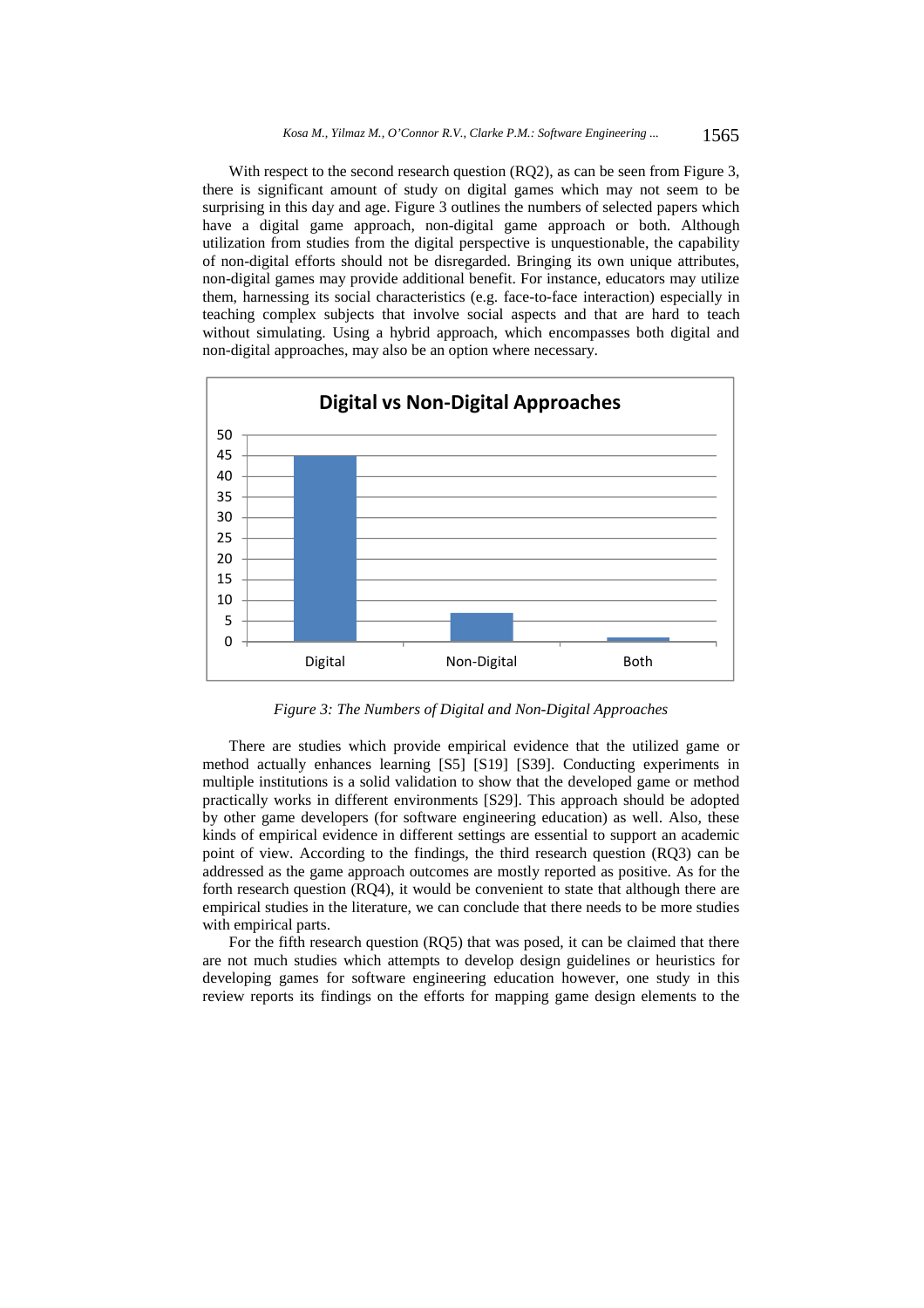learning elements for the software management education in particular [S19]. The scarcity of these kinds of studies shows us that there is still space to be discovered on supplying design guidelines for developers.

Returning to the sixth research question (RQ6) that was set forth in the previous sections, Figure 4 shows the number of studies in years. If we were to break them into 3 year intervals (Figure 5) it would be easier to see that there is a somewhat increasing trend in the papers published in the last 15 years on software engineering education and games. This shows also that games are being considered and tested for usage in software engineering education more and more and even further adopted in software engineering classes. In addition to this, we have decided to see the trend in the first category papers which have been defined as the "games that learners/students play" and which is the category that hosts maximum amount of studies in this review. The distribution of the first category papers according to years can be seen in Figure 6. This figure tells us that since 2005, a steady amount of work is being done in category 1. Therefore, if one thinks about the forecast, it can be stated that developers/educators will be designing games and testing them for software engineering education at a steady pace in the upcoming years.



*Figure 4: The Numbers of Selected Studies in Years*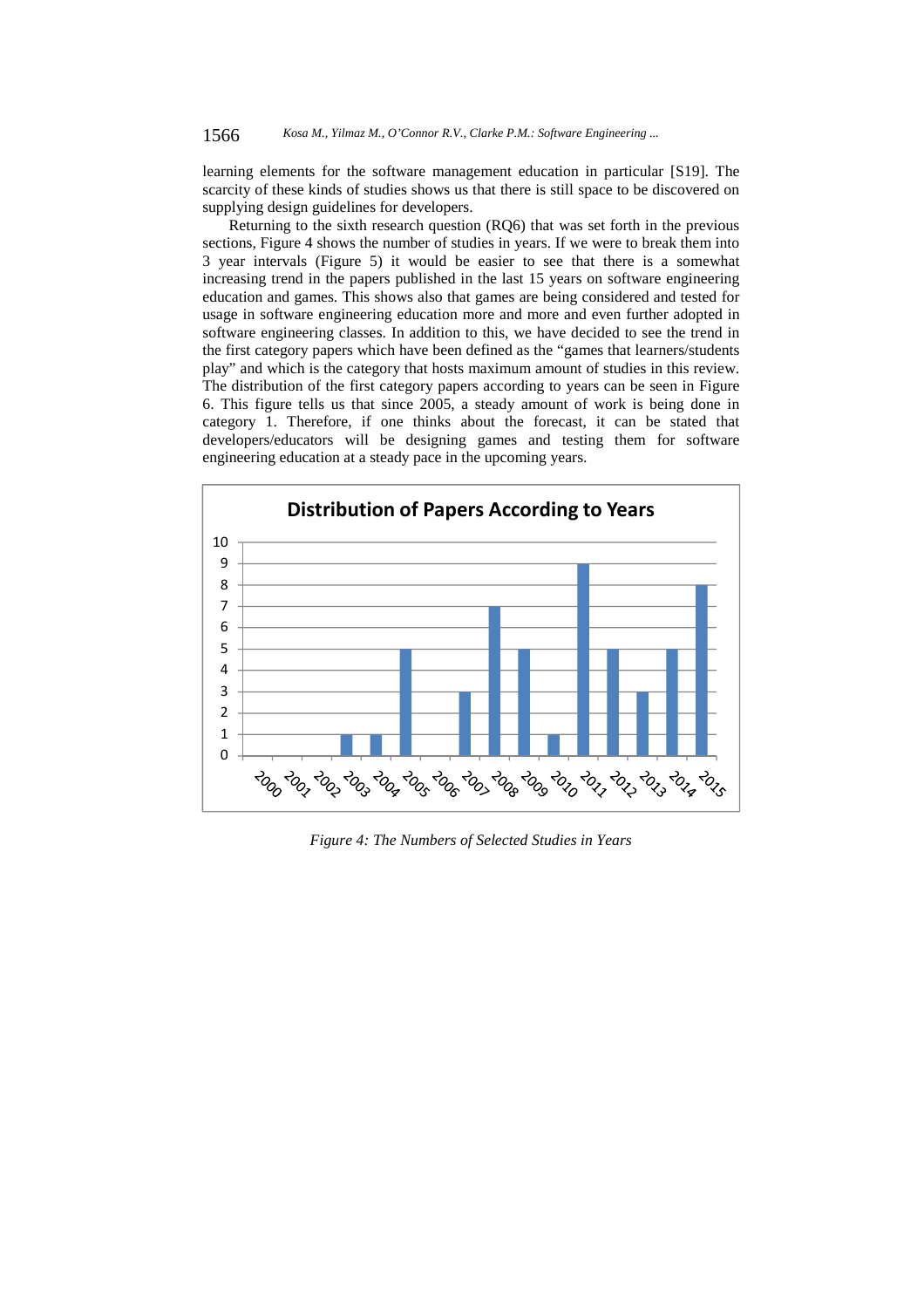

*Figure 5: The Numbers of Selected Studies (Category 1) in 3 Year Intervals*



*Figure 6: The Numbers of Selected Studies (Category 1) in Years*

Other than the answers to the research questions posed, there are some insights that can be deducted from the study which are mentioned below.

Some of the empirical studies in this review suggest that a game-based learning approach enhances positive experiences for participants and ultimately improve the learning levels of students. It has been also reported that the game-based learning approaches are more favored by the software engineering students with respect to traditional teaching methods. In addition, when we have a look at the categories 1 and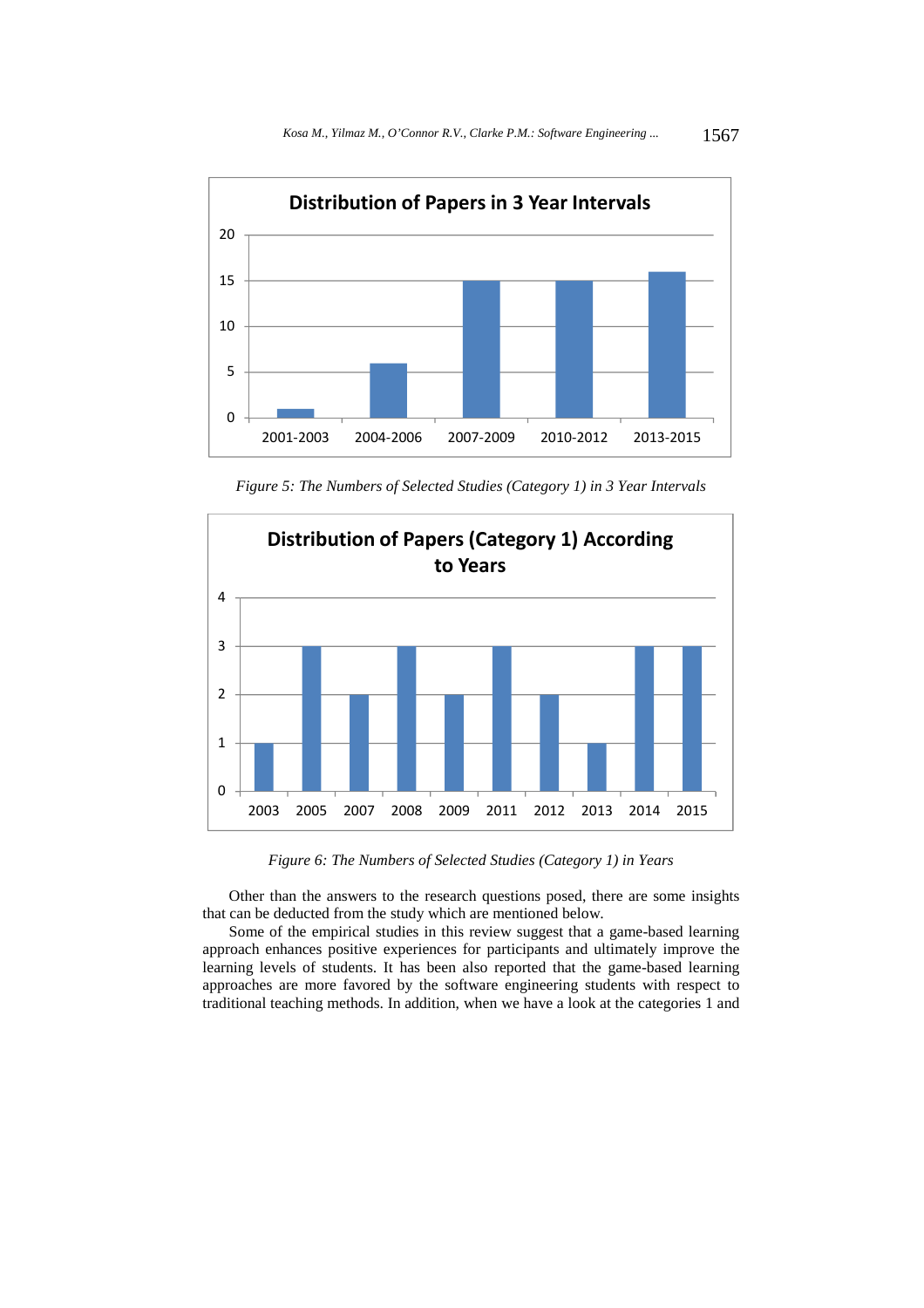2 (where they constitute most of the studies of the review), games are being utilized because of their instant feedback mechanisms and their ability to create/improve motivation (e.g. [S6], [S8]). We argue that when students are playing games or designing games, their actions are mostly voluntary. In general, this review showed that games provide extra motivation and positive experiences which both creates an entering point to the learning process for unmotivated individuals and adds value to the learning process for already motivated ones making it more effective.

If the subject that needs to be taught is a traditional software process model (e.g. waterfall), game project-based courses -where students develop games- may not be the best choice since game projects may not necessarily use sequential design approaches in real life because of its evolving nature with every playtest.

Another observation of this review is that, there are no solid longitudinal studies in the area which shows that learning is more sustainable with game-based approaches with respect to traditional methods. Some effort should also be put from this point of view to show if games provide more lasting learning.

The main limitation of this review study might be that since the keywords "computer science", "learn", "teach", "simulation" and alike are not used in the first place, some of the studies may still be excluded although they are relevant to the software engineering education domain. Despite there might be relevant studies that are not included in this review, we believe that the categorization that emerged at the end of the study would not have been significantly different in the sense that the initial number of papers included in this review is acceptable for generalization.

## **5 Conclusions and Future Work**

In conclusion, this review study shows that software engineering education and games are being approached from several angles that are categorized above. Although there is an increasing trend in the number of studies, there are no clear design guidelines set for the design and evaluation of games in this particular domain. Also, studies on nondigital in-class approaches lack empirical evidence which might be a good starting point for the new researchers in the area. For instance, development of non-digital games by the students as a learning intensifier after they have educated by traditional methods, was not reported in any of the studies which might be a novel approach. None of the studies should propose to change the traditional education to a whole new game-based teaching at this level, however a smooth transition into a more game-like environment blending with conventional methods seems to be the prevalent strategy as of now. Investment in the software engineering education domain will greatly affect the future software engineers which in result will be helping to achieve the overarching goal of software process improvement.

## **References**

[Aydan, 16] Aydan, U., Yilmaz, M., Clarke, P. M., & O'Connor, R. V.: Teaching ISO/IEC 12207 Software Lifecycle Processes: A Serious Game Approach. Computer Standards & Interfaces. Computer Standards & Interfaces, 2016.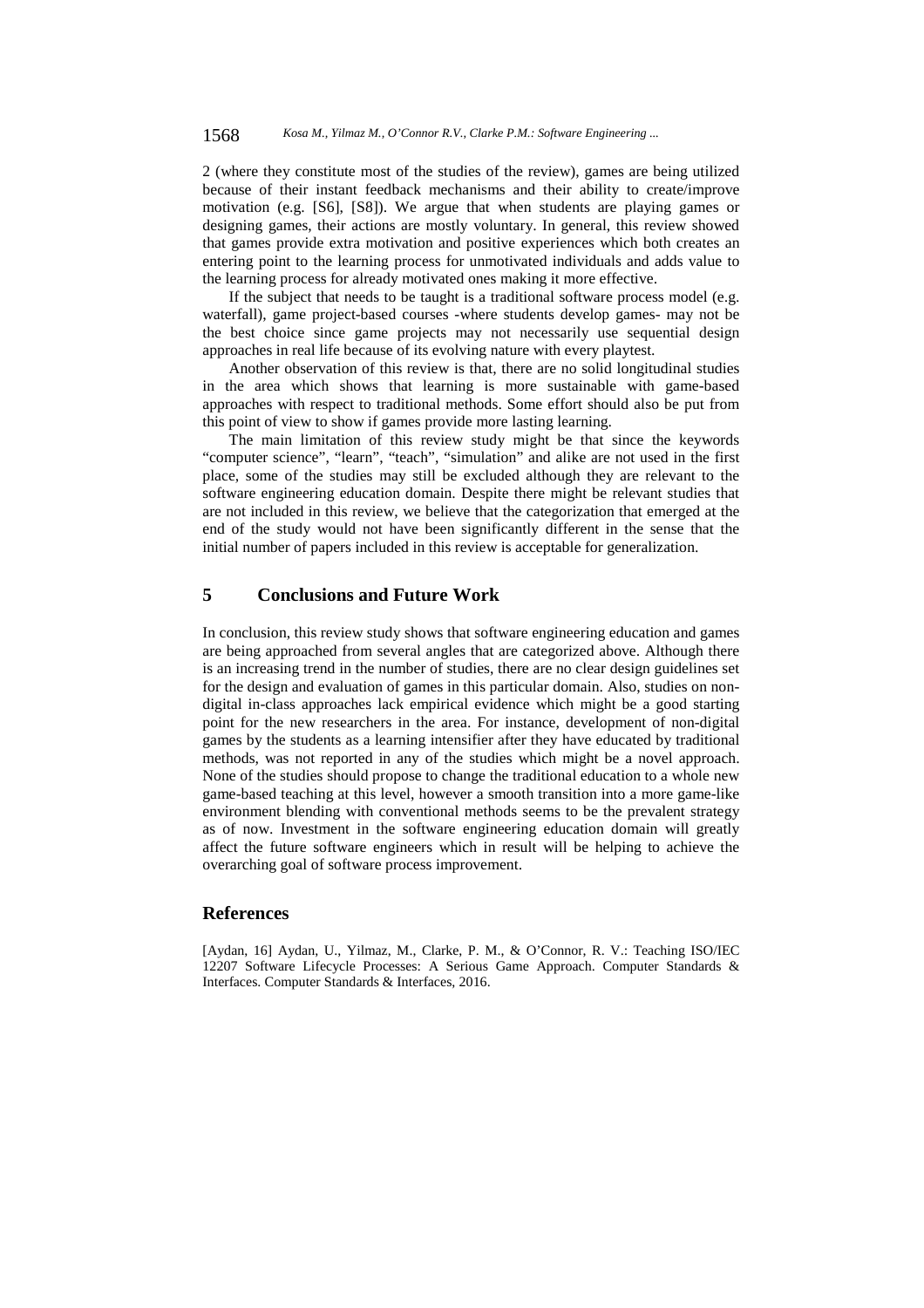[Brandt, 04] Brandt, E., & Messeter, J.: Facilitating collaboration through design games. In Proceedings of the eighth conference on Participatory design: Artful integration: interweaving media, materials and practices-Volume 1 (pp. 121-131). ACM, July 2004.

[Cockburn, 07] Cockburn, A.: Agile Software Development: The Cooperative Game. Addison-Wesley, 2007.

[Gee, 05] Gee, J. P.: Learning by design: Good video games as learning machines. E-Learning and Digital Media, 2(1), 5-16, 2005.

[Keele, 07] Keele, S.: Guidelines for performing systematic literature reviews in software engineering. In Technical report, Ver. 2.3 EBSE Technical Report. EBSE, 2007.

[Kitchenham, 04] Kitchenham, B.: Procedures for performing systematic reviews. Keele, UK, Keele University, 33(2004), 1-26, 2004.

[Kosa, 15] Kosa, M., & Yilmaz, M.: Designing Games for Improving the Software Development Process. In Systems, Software and Services Process Improvement (pp. 303-310). Springer International Publishing, 2015.

[Kurkovsky, 09] Kurkovsky, S.: Engaging students through mobile game development. In ACM SIGCSE Bulletin (Vol. 41, No. 1, pp. 44-48). ACM, March 2009.

[McGonigal, 11] McGonigal, J.: Reality is broken: Why games make us better and how they can change the world. Penguin, 2011.

[Nemerow, 96] Nemerow, L. G.: Do Classroom Games Improve Motivation and Learning?. Teaching and Change, 3(4), 356-66, 1996.

[Petersen, 08] Petersen, K., Feldt, R., Mujtaba, S., & Mattsson, M.: Systematic mapping studies in software engineering. In 12th international conference on evaluation and assessment in software engineering (Vol. 17, No. 1, pp. 1-10). Sn, 2008.

[Sommerville, 04] Sommerville, I.: Software Engineering. Pearson, 2004.

[Zagal, 06] Zagal, J. P., Rick, J., & Hsi, I.: Collaborative games: Lessons learned from board games. Simulation & Gaming, 37(1), 24-40, 2006.

#### **Appendix A**

- [S1] Ahmadi, N., Jazayeri, M., & Repenning, A. (2011, May). Towards democratizing computer science education through social game design. In Proceedings of the 1st International Workshop on Games and Software Engineering (pp. 48-51). ACM.
- [S2] Albayrak, O. (2015, May). Instructor's acceptance of games utilization in undergraduate software engineering education: a pilot study in Turkey. In Games and Software Engineering (GAS), 2015 IEEE/ACM 4th International Workshop on (pp. 43-49). IEEE.
- [S3] Baker, A., Navarro, E. O., & Van Der Hoek, A. (2003, May). Problems and programmers: an educational software engineering card game. In Software Engineering, 2003. Proceedings. 25th International Conference on (pp. 614-619). IEEE.
- [S4] Baker, A., Navarro, E. O., & Van Der Hoek, A. (2005). An experimental card game for teaching software engineering processes. Journal of Systems and Software, 75(1), 3-16.
- [S5] Bollin, A., Hochmuller, E., & Mittermeir, R. T. (2011). Teaching software project management using simulations.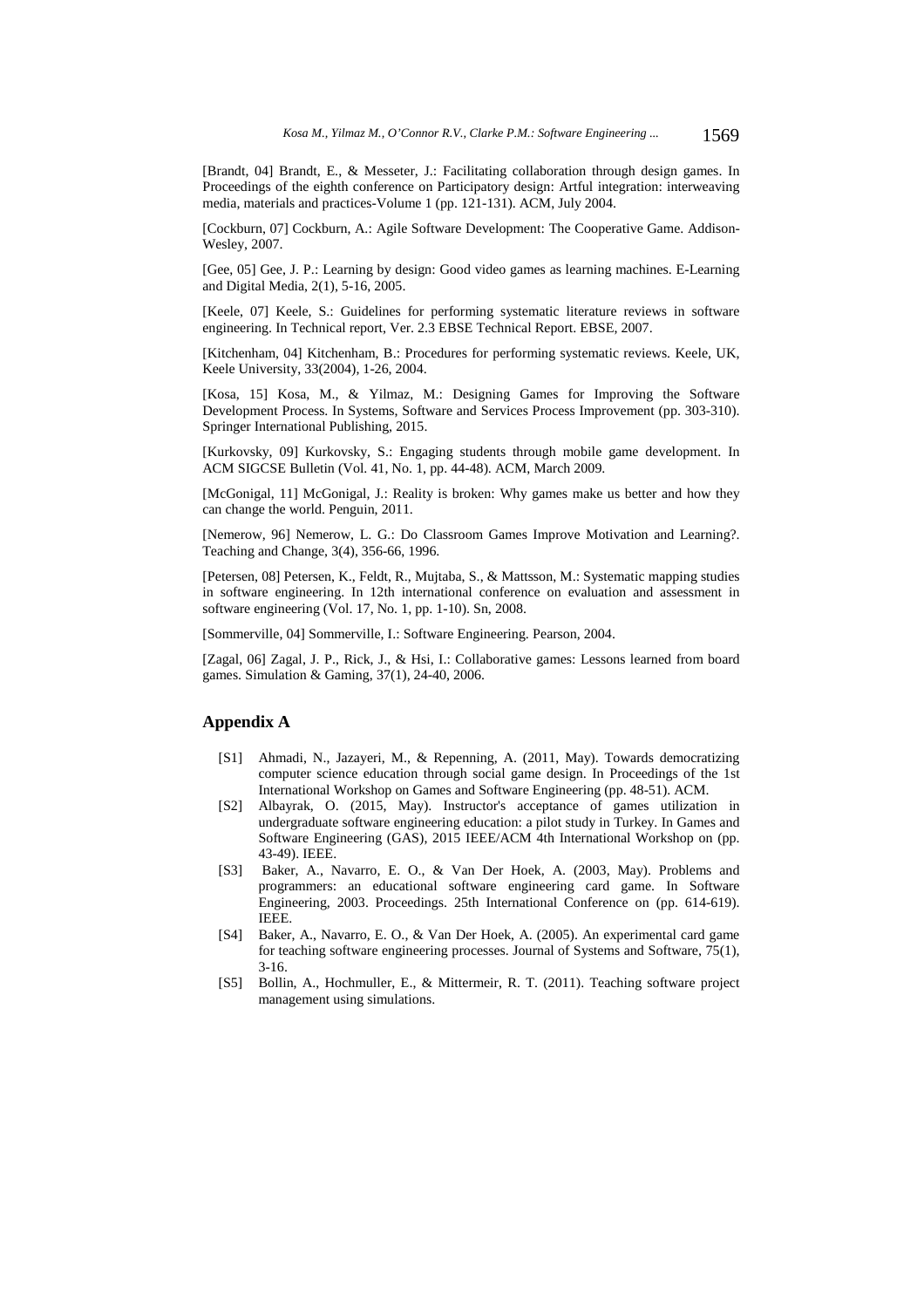- 1570 *Kosa M., Yilmaz M., O'Connor R.V., Clarke P.M.: Software Engineering ...*
	- [S6] Cagiltay, N. E. (2007). Teaching software engineering by means of computer‐game development: Challenges and opportunities. British Journal of Educational Technology, 38(3), 405-415.
	- [S7] Caulfield, C., & Maj, S. P. (2008). Come Play. In Innovative Techniques in Instruction Technology, E-learning, E-assessment, and Education (pp. 86-91). Springer Netherlands.
	- [S8] Chang, W. C., Chen, Y. L., & Lee, T. P. (2008). Computer assisted learning with card game in system design concept. In Advances in blended learning (pp. 93-101). Springer Berlin Heidelberg.
	- [S9] Chen, W. F., Wu, W. H., Wang, T. L., & Su, C. H. (2008, October). Work in progress-a game-based learning system for software engineering education. In Frontiers in Education Conference, 2008. FIE 2008. 38th Annual (pp. T2A-12). IEEE.
	- [S10] Claypool, K., & Claypool, M. (2005). Teaching software engineering through game design. ACM SIGCSE Bulletin, 37(3), 123-127.
	- [S11] Connolly, T. M., Stansfield, M., & Hainey, T. (2007). Using Games-Based Learning to Teach Software Engineering. In Web Information Systems and Technologies (pp. 304-313). Springer Berlin Heidelberg.
	- [S12] de Lima, L. G. R., de Lima Salgado, A., & Freire, A. P. (2015, November). Evaluation of the user experience and intrinsic motivation with educational and mainstream digital games. In Proceedings of the Latin American Conference on Human Computer Interaction (p. 11). ACM.
	- [S13] Eagle, M. J., & Barnes, T. (2012, February). A learning objective focused methodology for the design and evaluation of game-based tutors. In Proceedings of the 43rd ACM technical symposium on Computer Science Education (pp. 99-104). ACM.
	- [S14] Emam, A., & Mostafa, M. G. (2012, July). Using game level design as an applied method for Software Engineering education. In Computer Games (CGAMES), 2012 17th International Conference on (pp. 248-252). IEEE.
	- [S15] Galvão, T. A. B., Neto, F. M. M., Bonates, M. F., & Campos, M. T. (2012). A serious game for supporting training in risk management through project-based learning. In Virtual and Networked Organizations, Emergent Technologies and Tools (pp. 52-61). Springer Berlin Heidelberg.
- [S16] Garneli, V., Giannakos, M. N., Chorianopoulos, K., & Jaccheri, L. (2015, May). Serious game development as a creative learning experience: lessons learnt. In Proceedings of the Fourth International Workshop on Games and Software Engineering (pp. 36-42). IEEE Press.
- [S17] Goulding, T. (2008). Complex game development Throughout the college curriculum. ACM SIGCSE Bulletin, 40(4), 68-71.
- [S18] Hainey, T., Connolly, T. M., Stansfield, M., & Boyle, E. A. (2011). Evaluation of a game to teach requirements collection and analysis in software engineering at tertiary education level. Computers & Education, 56(1), 21-35.
- [S19] Letra, P., Paiva, A. C. R., & Flores, N. (2015, October). Game Design Techniques for Software Engineering Management Education. In Computational Science and Engineering (CSE), 2015 IEEE 18th International Conference on (pp. 192-199). IEEE.
- [S20] Linhoff, J., & Settle, A. (2008, June). Teaching game programming using XNA. In ACM SIGCSE Bulletin (Vol. 40, No. 3, pp. 250-254). ACM.
- [S21] Lino, J. E. N., Paludo, M. A., Binder, F. V., Reinehr, S., & Malucelli, A. (2015, October). Project management game 2D (PMG-2D): A serious game to assist software project managers training. In Frontiers in Education Conference (FIE), 2015. 32614 2015. IEEE (pp. 1-8). IEEE.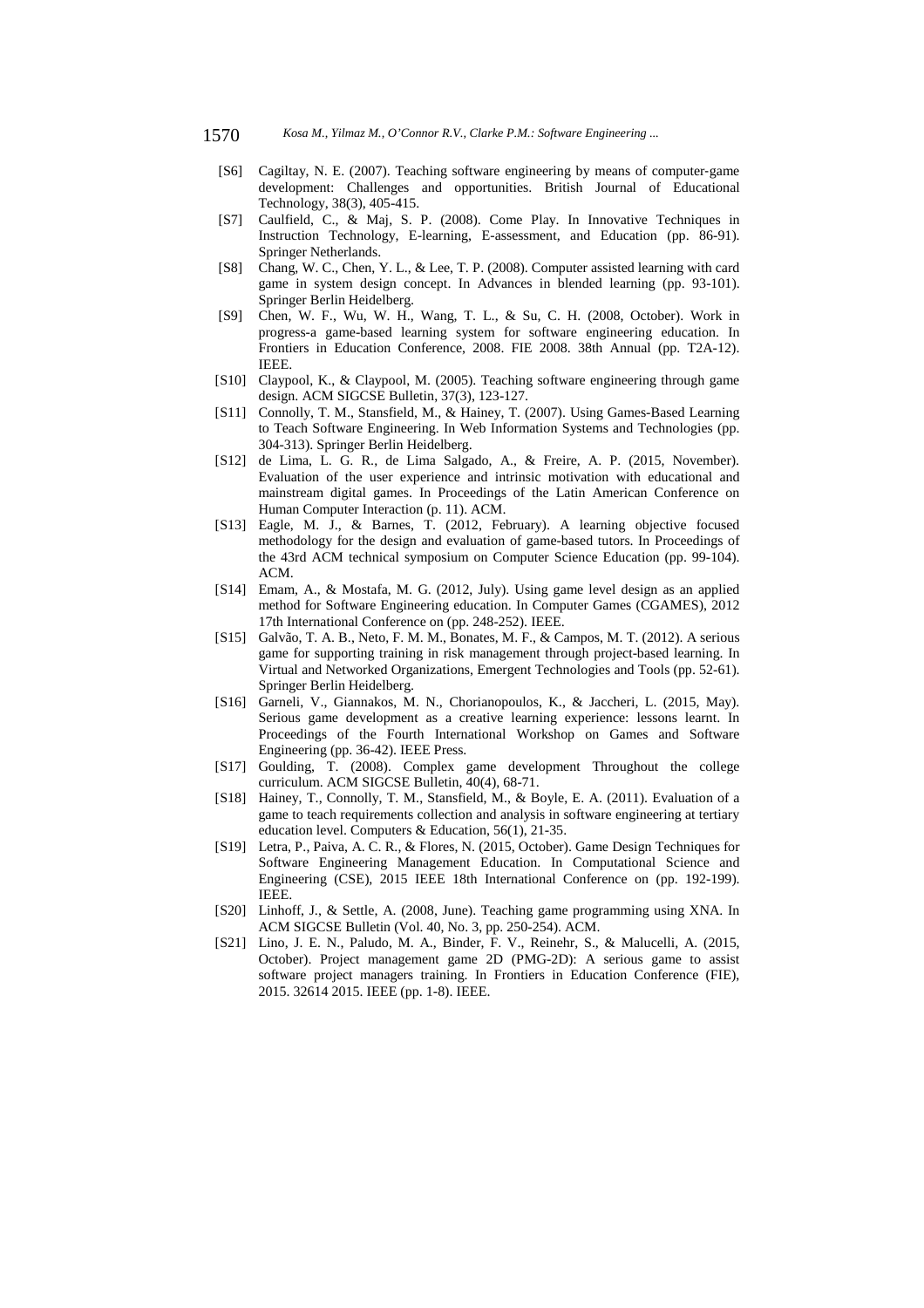- [S22] Liu, C., & Wu, B. (2011). Enabling collaborative learning with an educational MMORPG. In 2011 IEEE International Games Innovation Conference (IGIC).
- [S23] Ludi, S. (2011, May). The benefits and challenges of using educational game projects in an undergraduate software engineering course. In Proceedings of the 1st International Workshop on Games and Software Engineering (pp. 13-16). ACM.
- [S24] Lund, H. H., & Pagliarini, L. (2011, June). An educational tool for creating distributed physical games. In Proceedings of the 6th International Conference on Foundations of Digital Games (pp. 219-226). ACM.
- [S25] Kiniry, J. R., & Zimmerman, D. M. (2011, May). Verified gaming. In Proceedings of the 1st International Workshop on Games and Software Engineering (pp. 17-20). ACM.
- [S26] Marques, B. R., Levitt, S. P., & Nixon, K. J. (2012, October). Software visualisation through video games. In Proceedings of the South African Institute for Computer Scientists and Information Technologists Conference (pp. 206-215). ACM.
- [S27] Naoya, N., Takemura, Y., & Kume, I. (2009, October). A practice of collaborative project-based learning for mutual edification between programming skill and artistic craftsmanship. In Frontiers in Education Conference, 2009. FIE'09. 39th IEEE (pp. 1- 5). IEEE.
- [S28] Nassal, A. (2014, June). A general framework for software project management simulation games. In Information Systems and Technologies (CISTI), 2014 9th Iberian Conference on (pp. 1-5). IEEE.
- [S29] Navarro, E., & Van Der Hoek, A. (2009, March). Multi-site evaluation of SimSE. In ACM SIGCSE Bulletin (Vol. 41, No. 1, pp. 326-330). ACM.
- [S30] Navarro, E. O., & Van Der Hoek, A. (2005). Software process modeling for an educational software engineering simulation game. Software Process: Improvement and Practice, 10(3), 311-325.
- [S31] Oh Navarro, E., & Van Der Hoek, A. (2005, April). Design and evaluation of an educational software process simulation environment and associated model. In Software Engineering Education &# x00026; Training, 18th Conference on (pp. 25- 32). IEEE.
- [S32] Peixoto, D. C., Prates, R. O., & Resende, R. F. (2010, March). Semiotic inspection method in the context of educational simulation games. In Proceedings of the 2010 ACM Symposium on Applied Computing (pp. 1207-1212). ACM.
- [S33] Pieper, J. (2012, June). Learning software engineering processes through playing games: suggestions for next generation of simulations and digital learning games. In Proceedings of the Second International Workshop on Games and Software Engineering: Realizing User Engagement with Game Engineering Techniques (pp. 1- 4). IEEE Press.
- [S34] Pieper, J. (2015, March). Discovering the essence of Software Engineering an integrated game-based approach based on the SEMAT Essence specification. In Global Engineering Education Conference (EDUCON), 2015 IEEE (pp. 939-947). IEEE.
- [S35] Rong, G., Zhang, H., & Shao, D. (2014, April). Where does experience matter in software process education? An experience report. In Software Engineering Education and Training (CSEE&T), 2014 IEEE 27th Conference on (pp. 129-138). IEEE.
- [S36] Rusu, A., Russell, R., Burns, E., & Fabian, A. (2011). Employing software maintenance techniques via a tower-defense serious computer game. In Edutainment Technologies. Educational Games and Virtual Reality/Augmented Reality Applications (pp. 176-184). Springer Berlin Heidelberg.
- [S37] Ryoo, J., Fonseca, F., & Janzen, D. S. (2008, April). Teaching object-oriented software engineering through problem-based learning in the context of game design.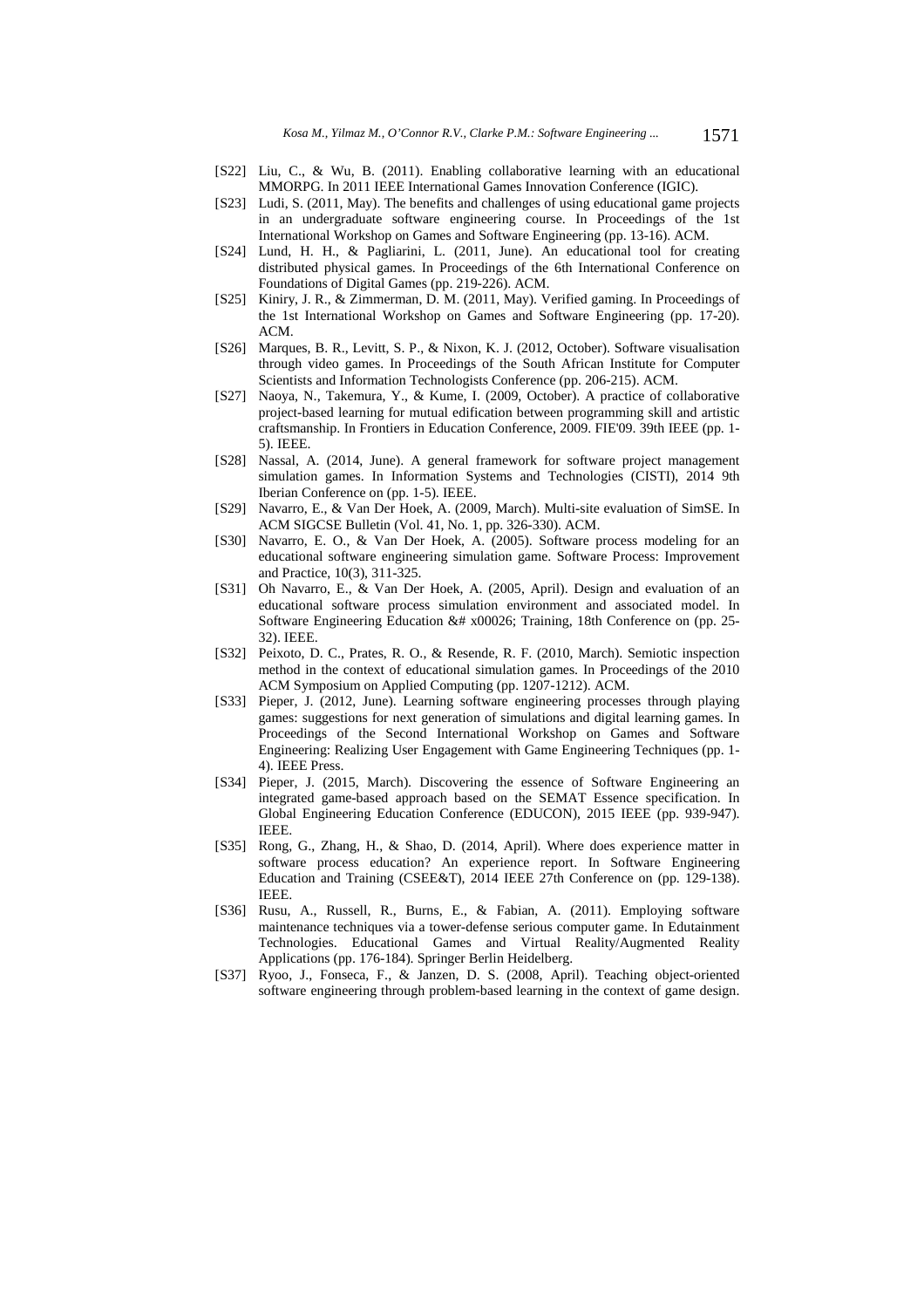In Software Engineering Education and Training, 2008. CSEET'08. IEEE 21st Conference on (pp. 137-144). IEEE.

- [S38] Schaefer, S., & Warren, J. (2004). Teaching computer game design and construction. Computer-Aided Design, 36(14), 1501-1510.
- [S39] Shabalina, O., Sadovnikova, N., & Kravets, A. (2013, August). Methodology of teaching software engineering: game-based learning cycle. In Engineering of Computer Based Systems (ECBS-EERC), 2013 3rd Eastern European Regional Conference on the (pp. 113-119). IEEE.
- [S40] Su, C. H. (2015). The effects of students' motivation, cognitive load and learning anxiety in gamification software engineering education: a structural equation modeling study. Multimedia Tools and Applications, 1-24.
- [S41] Sweedyk, E., & Keller, R. M. (2005, June). Fun and games: a new software engineering course. In ACM SIGCSE Bulletin (Vol. 37, No. 3, pp. 138-142). ACM.
- [S42] Sweedyk, E. (2011, March). Women build games, seriously. In Proceedings of the 42nd ACM technical symposium on Computer science education (pp. 171-176). ACM.
- [S43] Taran, G. (2007, July). Using games in software engineering education to teach risk management. In Software Engineering Education & Training, 2007. CSEET'07. 20th Conference on (pp. 211-220). IEEE.
- [S44] Thompson, R. H., & Tanimoto, S. L. (2013, May). Game design as a game. In Proceedings of the 3rd International Workshop on Games and Software Engineering: Engineering Computer Games to Enable Positive, Progressive Change (pp. 27-31). IEEE Press.
- [S45] Tillmann, N., De Halleux, J., Xie, T., & Bishop, J. (2014, July). Constructing coding duels in Pex4Fun and code hunt. In Proceedings of the 2014 International Symposium on Software Testing and Analysis (pp. 445-448). ACM.
- [S46] Tillmann, N., De Halleux, J., Xie, T., & Bishop, J. (2014, March). Code Hunt: Gamifying teaching and learning of computer science at scale. In Proceedings of the first ACM conference on Learning@ scale conference (pp. 221-222). ACM.
- [S47] Von Wangenheim, C. G., Thiry, M., & Kochanski, D. (2009). Empirical evaluation of an educational game on software measurement. Empirical Software Engineering, 14(4), 418-452.
- [S48] Uskov, V., & Sekar, B. (2014, October). Gamification of software engineering curriculum. In Frontiers in Education Conference (FIE), 2014 IEEE (pp. 1-8). IEEE.
- [S49] Wang, A. I., & Wu, B. (2009). An application of a game development framework in higher education. International Journal of Computer Games Technology, 2009, 6.
- [S50] Wang, T., & Zhu, Q. (2009, March). A software engineering education game in a 3-D online virtual environment. In Education Technology and Computer Science, 2009. ETCS'09. First International Workshop on (Vol. 2, pp. 708-710). IEEE.
- [S51] Xie, T., Bishop, J., Tillmann, N., & de Halleux, J. (2015, April). Gamifying software security education and training via secure coding duels in code hunt. In Proceedings of the 2015 Symposium and Bootcamp on the Science of Security (p. 26). ACM.
- [S52] Xie, T., Tillmann, N., & De Halleux, J. (2013, May). Educational software engineering: Where software engineering, education, and gaming meet. In Proceedings of the 3rd International Workshop on Games and Software Engineering: Engineering Computer Games to Enable Positive, Progressive Change (pp. 36-39). IEEE Press.
- [S53] Ye, E., Liu, C., & Polack-Wahl, J. A. (2007, October). Enhancing software engineering education using teaching aids in 3-D online virtual worlds. In Frontiers In Education Conference-Global Engineering: Knowledge Without Borders, Opportunities Without Passports, 2007. FIE'07. 37th Annual (pp. T1E-8). IEEE.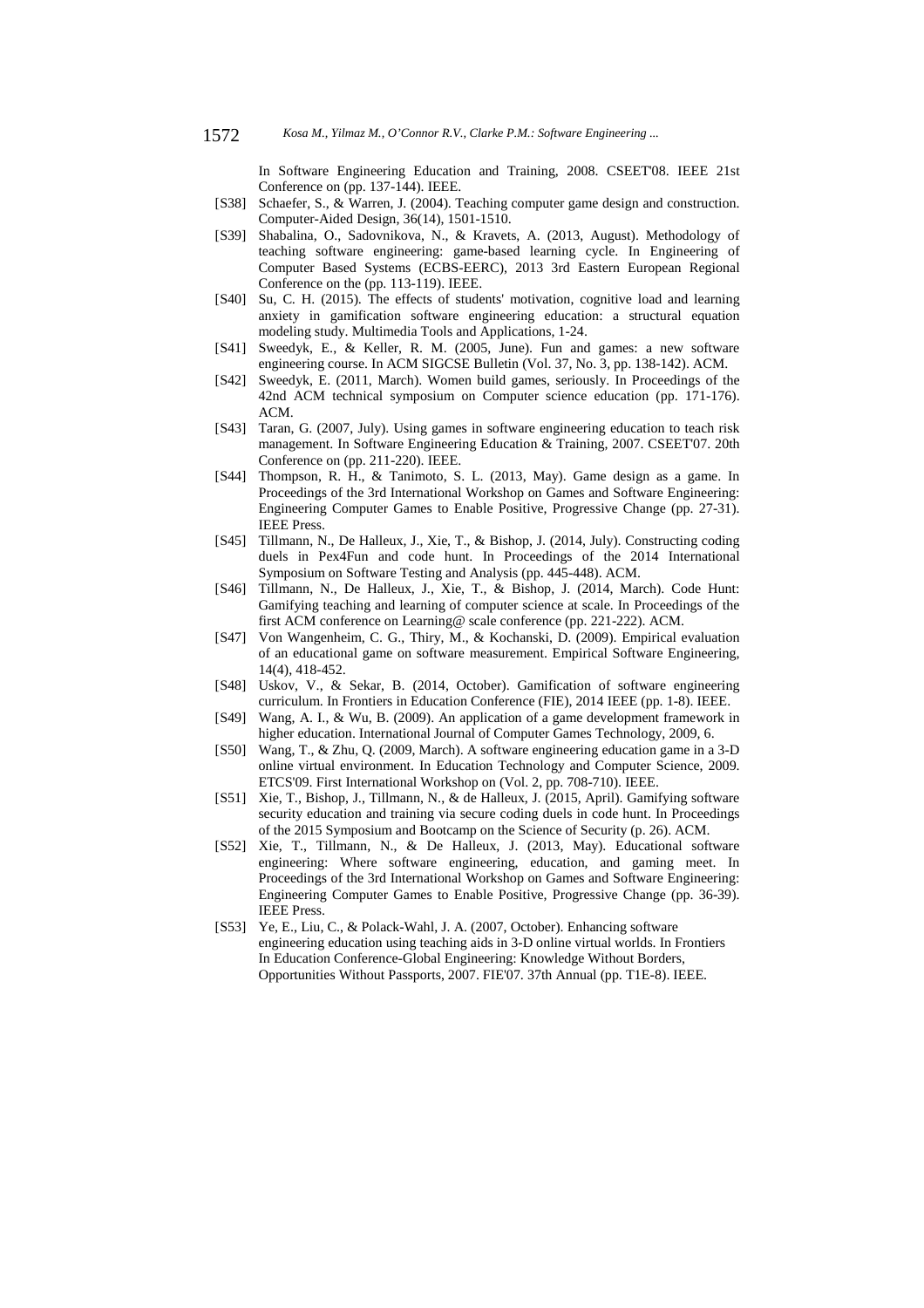# **Appendix B**

| Study             | Category                 | Year | Games Used/Developed |
|-------------------|--------------------------|------|----------------------|
| [S1]              | $\overline{\mathcal{A}}$ | 2011 | Digital              |
| [S2]              | 5                        | 2015 | Digital              |
| [S3]              | $\mathbf{1}$             | 2003 | Non-digital          |
| [S4]              | $\mathbf{1}$             | 2005 | Non-digital          |
| [ <sub>S5</sub> ] | $\overline{4}$           | 2011 | Digital              |
| [S6]              | $\overline{c}$           | 2007 | Digital              |
| [S7]              | 5                        | 2008 | Non-digital          |
| [ <sub>S</sub> 8] | 1                        | 2008 | Non-digital          |
| [S9]              | 1                        | 2008 | Digital              |
| [S10]             | 3                        | 2005 | Digital              |
| [S11]             | $\mathbf{1}$             | 2008 | Digital              |
| [S12]             | 5                        | 2015 | Digital              |
| [S13]             | $\overline{4}$           | 2012 | Digital              |
| $[S14]$           | $\overline{c}$           | 2012 | Digital              |
| $[S15]$           | $\mathbf{1}$             | 2012 | Digital              |
| [S16]             | $\overline{2}$           | 2015 | Digital              |
| [S17]             | 3                        | 2008 | Digital              |
| [S18]             | $\mathbf{1}$             | 2011 | Digital              |
| $[S19]$           | 4                        | 2015 | Digital              |
| [S20]             | $\overline{2}$           | 2008 | Digital              |
| [S21]             | 1                        | 2015 | Digital              |
| $[$ 22]           | 1                        | 2011 | Digital              |
| $[S23]$           | $\overline{2}$           | 2011 | Digital              |
| $[S24]$           | $\overline{4}$           | 2011 | <b>Both</b>          |
| $[S25]$           | $\overline{c}$           | 2011 | Digital              |
| $[S26]$           | $\mathbf{1}$             | 2012 | Digital              |
| $[$ 27]           | $\overline{c}$           | 2009 | Digital              |
| [S28]             | $\overline{4}$           | 2014 | Digital              |
| $[$ 29]           | 5                        | 2009 | Digital              |
| [S30]             | $\mathbf{1}$             | 2005 | Digital              |